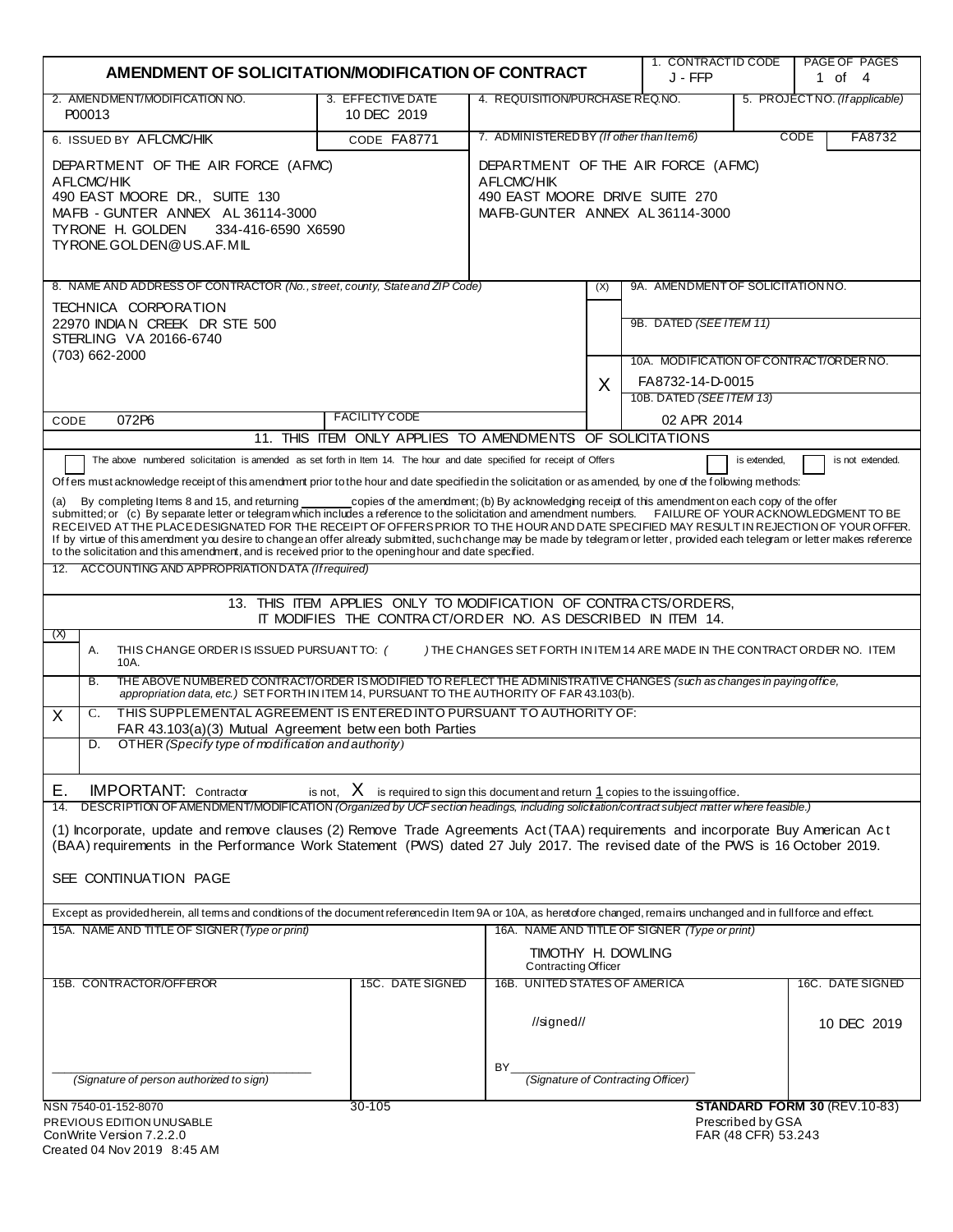ITEM 14 continuation from page 1

The purpose of this modification is as follows:

- 1. Incorporate the following FAR and DFARS clauses in Section I:
	- a. FAR 52.204-23 Prohibition on Contracting for Hardware, Software, and Services Developed or Provided by Kaspersky Lab and other Covered Entities (Jul 2018)
	- b. FAR 52.204-24 Representation Regarding Certain Telecommunications and Video Surveillance Services or Equipment (Aug 2019)
	- c. FAR 52.204-25 Prohibition on Contracting for Certain Telecommunications and Video Surveillance Services or Equipment (Aug 2019)
	- d. DFARS 252.239-7017 Notice of Supply Chain Risk (Feb 2019)
	- e. DFARS 252.239-7018 Supply Chain Risk (Feb 2019)
- 2. Update the following FAR clauses in Section I:
	- a. FAR 52.215-12 (DEV) Subcontractor Certified Cost or Pricing Data (Deviation 2018-O0015) (May 2018)
	- b. FAR 52.215-13 (DEV) Subcontractor Certified Cost or Pricing Data-Modifications (Deviation 2018-O0015) (May 2018)
	- c. FAR 52.222-4 Contract Work Hours and Safety Standards Overtime Compensation (May 2018)

 3. Remove Trade Agreements Act requirements and incorporate Buy American Act requirements into the contract as follows:

a. PART II, SECTION I

(1) Remove the following Trade Agreements clauses

(a) FAR 52.225-05 Trade Agreements (Nov 2013)

(b) DFARS 252.225-7021 Trade Agreements - Basic (Nov 2014)

(c) DFARS 252.225-7045 Balance Of Payments Program--Construction Material Under Trade Agreements - Basic (Nov 2014) Para (c)(3). C.O. lists materials or "none". '"to be cited in each individual task order"'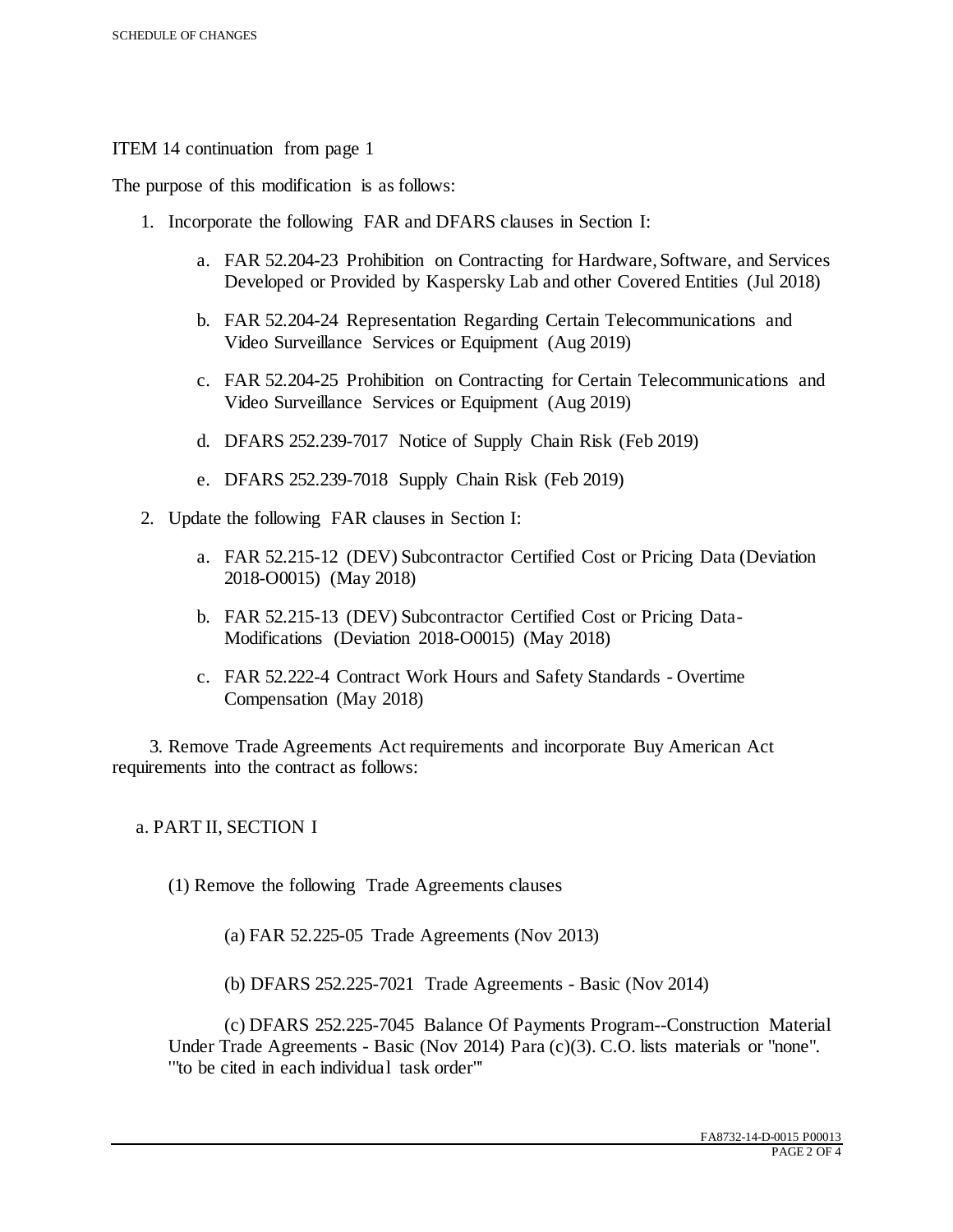(d) FAR 52.225-23 Required Use of American Iron, Steel, and Manufactured Goods - Buy American Statute - Construction Materials Under Trade Agreements (May 2014)

(2) Incorporate the following Buy American Act clauses

(a) FAR 52.225-1, Buy American - Supplies (May 2014)

(b) FAR 52.225-2 Buy American Certificate (May 2014)

## b. PART III, SECTION J, ATTACHMENT 1 NOSB Performance Work Statement (PWS)

(1) PWS dated 27 Jul 2017, Paragraph 3.5.1.1.5 is deleted and re-written as follows:

## **DELETED**

#### **3.5.1.1.5. Products.**

The contractor shall provide all products, peripherals, and associated peripheral equipment as required by each individual delivery order. The "products" are commercial items as defined by FAR 2.101. All documentation, software, and user guides that are commercially packaged with the product shall be provided to the Government. All proposed products must be compliant with the Trade Agreements Act of 1979 (TAA). In accordance with DFARS 252.225-7021, the Trade Agreements Certificate at DFARS 252.225-7020 shall be provided as requested by the Ordering Contracting Officer for any end item offered in response to any RFQ issued under this contract. Please note that Federal Acquisition Regulation (FAR) paragraph 25.103(e) includes an exemption from the Buy American Act (BAA) for acquisition of information technology that are commercial items. If further clarification is required contact the Contracting Officer or submit your questions to www.netcents.af.mil. The contractor shall ensure that products meet the standards identified in the AF Standards Center of Excellence Repository (SCOER) located at netcents.af.mil. (Deleted by P000013)

### **REWRITTEN**

# **3.5.1.1.5. Products.**